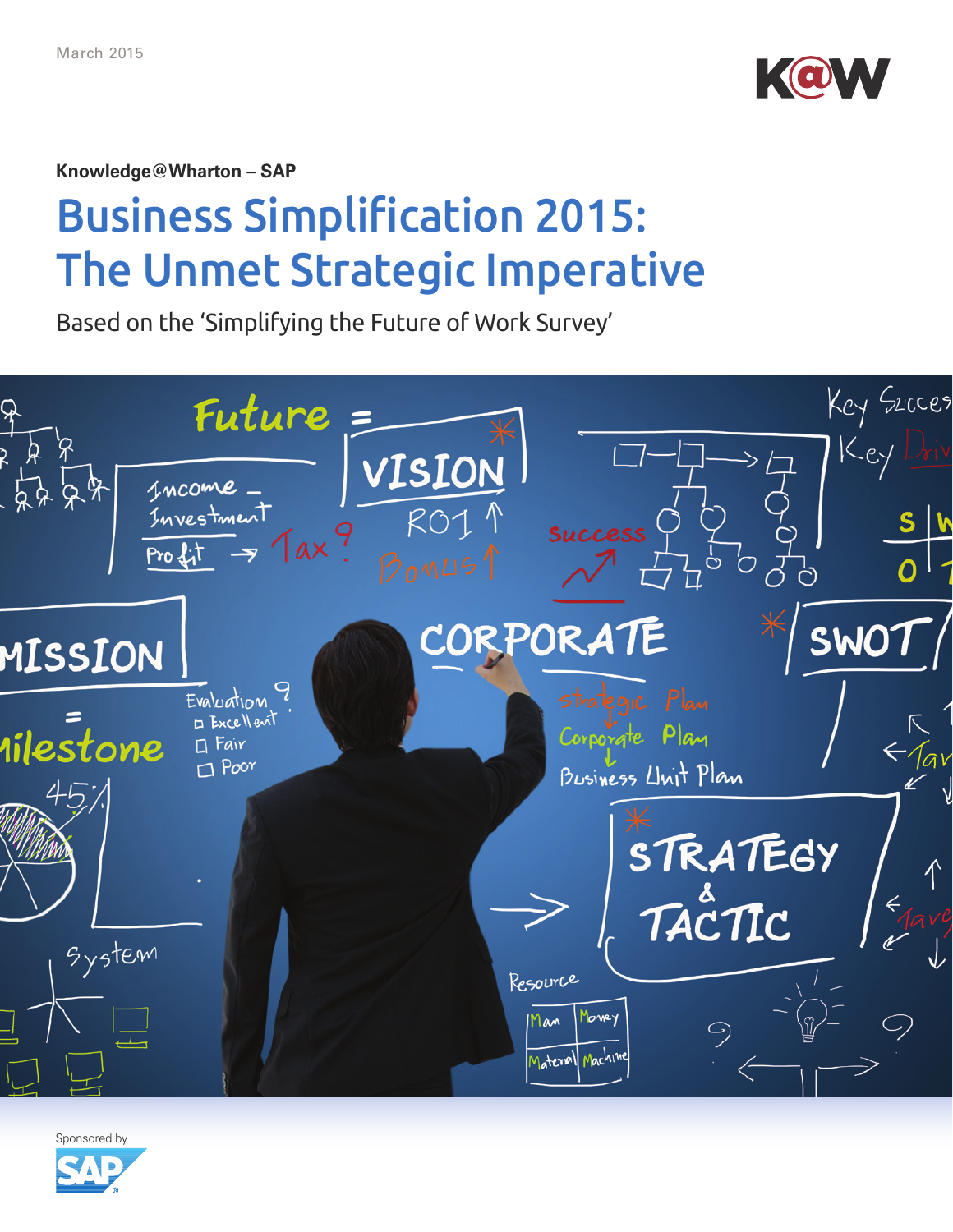## Knowledge@Wharton – SAP

## Business Simplification 2015: The Unmet Strategic Imperative

## **Based on the 'Simplifying the Future of Work Survey' by Knowledge@Wharton and SAP**

Business simplification is a strategic imperative for today's companies if they wish to unlock innovation and position themselves for future success in an increasingly complex world. Yet, many corporations are not aligning their actions more effectively with their stated goals of simplifying business processes, decision-making and IT functions — and as such risk falling behind nimbler competitors, according to the "Simplifying the Future of Work Study," a survey conducted by Knowledge@ Wharton and SAP.

Corporate inertia, lack of clear prioritization from top management and under-utilized technology solutions are some reasons why there is a jarring disconnect between what companies say and what they actually do about business simplification, the survey showed. Denise Broady, chief operating officer of industry cloud at SAP, said

companies have struggled with simplifying their businesses for years as they battle everything from a corporate culture resistant to change to managers finding little time for implementation. "It is always a challenge and the larger the company, the more complex it is."

> Top management is well aware of the value of business simplification. In the survey, 51% of about 700\* mainly business leaders said simplification carries significant strategic importance for their enterprise. They also expect the importance of business simplification to increase in three years — 67% of respondents said the issue will become even more

#### *"Business simplification is necessary, and perhaps more so now than in the past."*

— Morris Cohen, Wharton



Number of respondents: 692

## Need for Simplification – Today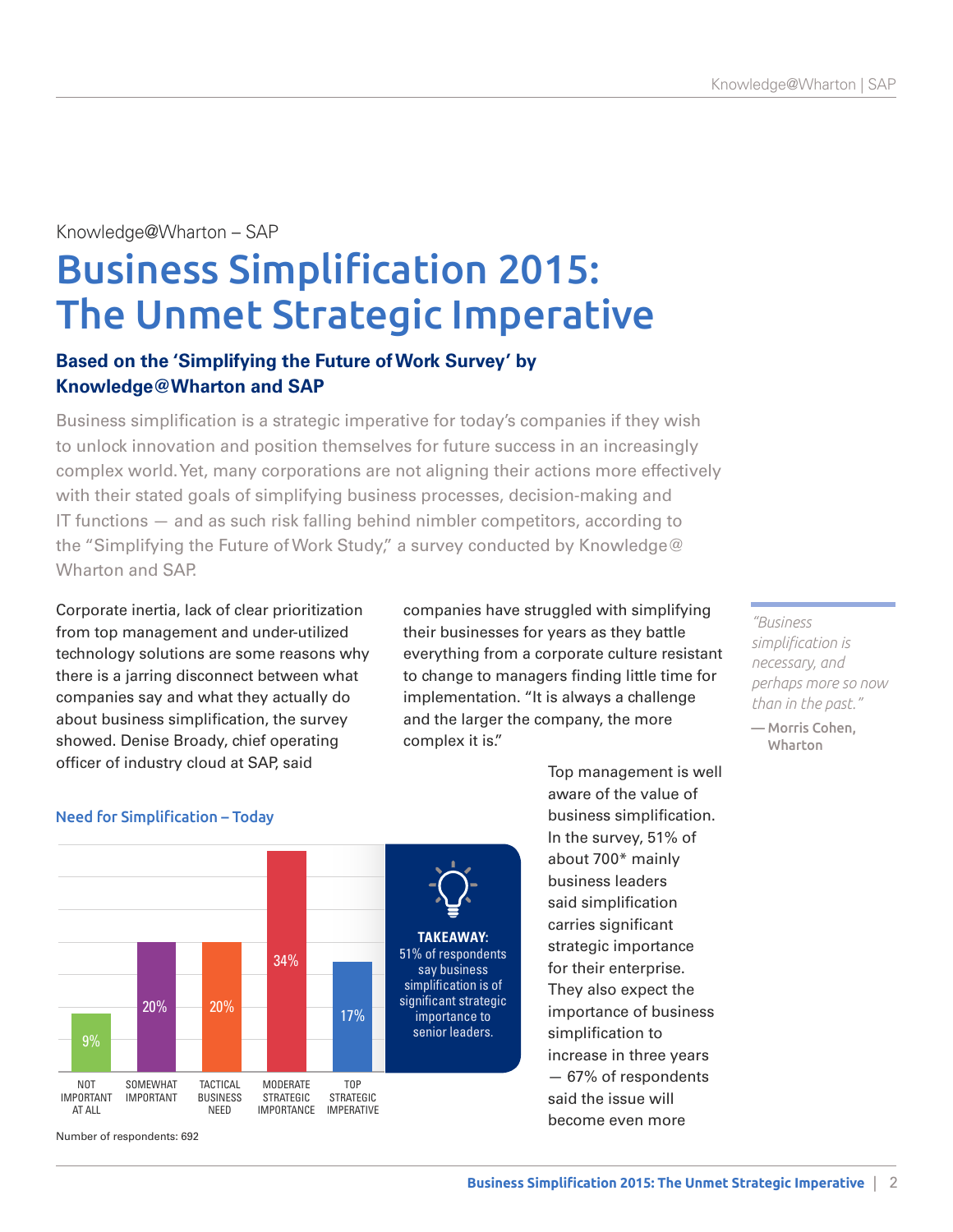strategically significant. But when asked whether the actions of top management support the companies' simplification efforts today, only 27% said that day-to-day actions are strongly aligned. Business leaders are talking the talk on simplification, but they are not walking the walk.

Yet, the need for business simplification has never been more urgent. "Business simplification is necessary, and perhaps more so now than in the past," said [Morris](https://opimweb.wharton.upenn.edu/profile/27/)  [Cohen,](https://opimweb.wharton.upenn.edu/profile/27/) Wharton professor of operations and information management and co-director of the Fishman-Davidson Center for Service and Operations Management. "As firms have become more global, outsourced and technology driven, the complexity of their operations has increased. Thus the need for simplification has become greater."

The arrival of digital business adds layers of complexity to enterprises, as companies must adapt to serve the evolving demands of customers on a variety of channels. Companies that have run bricks-andmortar stores for generations now need to become multichannel experts or risk giving up market share to online competitors. Websites that thrived in the PC era have to become adept in the art of selling through mobile devices. And with the advent of business networks such as Alibaba, businesses of all sizes find themselves selling to customers around the globe as the definition of a multinational company expands. Then, throw in the usual swirl of international regulations, foreign currencies and linguistic and cultural challenges, and companies can quickly find themselves bogged down by process. In order to meet the demands for change in the digital environment, enterprises must be simpler.

#### Layers of Business Processes

To handle this complexity, the first tendency of companies is to tack on new business processes. For example, a company that just opened an office in South Africa would need to get its human resources department up to speed on that nation's labor laws and benefits requirements. Multiply those additional duties exponentially if the company decides to continue expanding worldwide. Suddenly, a task that takes a few hours to complete becomes a few days as employees and clients meander through complex business processes.

"As organizations get pulled in different ways, whether through different technological platforms, pulled geographically or pulled trying to serve diverse market demand, there's a natural inclination that causes them to accumulate more complex processes," said [Daniel](https://mgmt.wharton.upenn.edu/profile/1335/)  [A. Levinthal,](https://mgmt.wharton.upenn.edu/profile/1335/) a Wharton management professor whose research interests include organizational learning and technological competition. "You often see an ebb and flow of where external factors pull them and create this relatively high level of complexity and there is a subsequent retrenchment."

The reason companies are adding these processes is often to get a benefit in the near term, such as a sales team snagging a lucrative contract in a market it will enter for the first time. "Why would you want to forgo that sale or activity? That's a natural inclination," said Levinthal, who is also the chair of Wharton's management department. But focusing on short-term results could take a toll on the business in the long run. "The cost to the system in terms of forgone efficiencies, forgone rationalization of our

*"As organizations get pulled in different ways… there's a natural inclination that causes them to accumulate more complex processes."*

— Daniel A. Levinthal, Wharton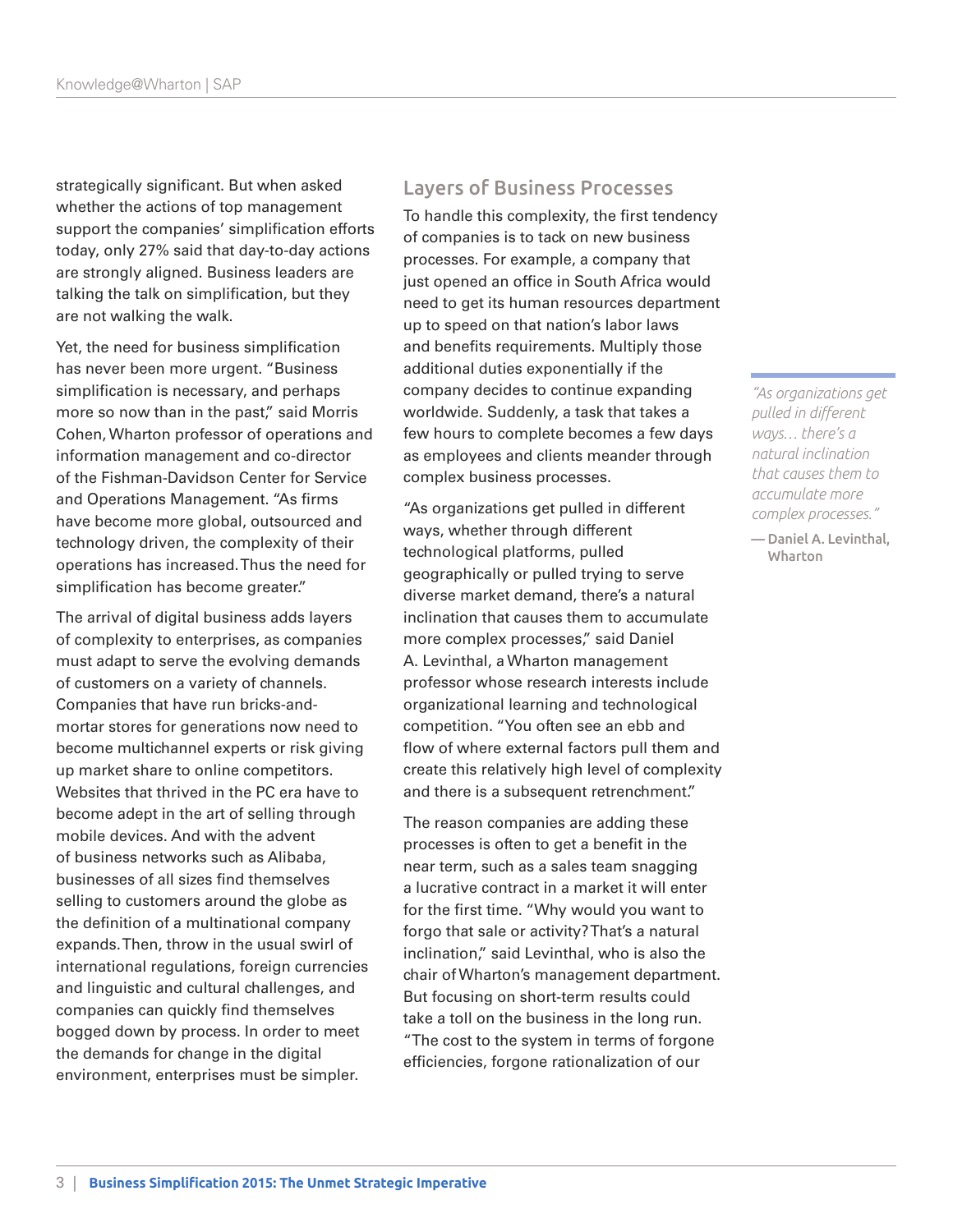processes — those are going to be deferred. It's a natural set-up for this to be a recurring challenge."

But once processes pile up to a point where conducting business slows down,



### Process Complexity Decision-making Complexity



Number of respondents: 692

unraveling them seems to be much harder. Why? One reason is because businesses typically do not act until something goes wrong or they face an immediate and tangible reason to prompt a change. "It's natural to always look at what's broken or which business processes can be enhanced," Broady said. "When things are working, we leave it alone." Moreover, most employees are too busy "fighting fires as well as doing their daily routines" to pay meaningful attention to business simplification.

Sometimes it takes a strong wake-up call to motivate a company to simplify. Levinthal noted that McDonald's Corp. is currently undergoing the process. In October 2014, the burger chain said it would reorganize into a "flatter more nimble" organization. It

are multiple dimensions of simplification," Levinthal said. "A classic, long-standing issue is the cost of product variety. What does it cost us to offer this variety and does greater focus make sense? McDonald's is trying to revisit that."

also plans to simplify its menu by reducing the number of items offered and make room for custom-made, local specialties. The change comes as McDonald's seeks to reverse a continuing slump in sales. "There

Like McDonald's, many companies have looked at business

simplification, however, the problem is that they are unable to act fast enough to keep up with the pace of change. "Companies are investing in and applying simplification methods, but the rate of change is outpacing their ability to keep up," said Mary Haskins, vice president of leadership experience at SAP.

Business complexity inhibits the ability of the enterprise to achieve its goals.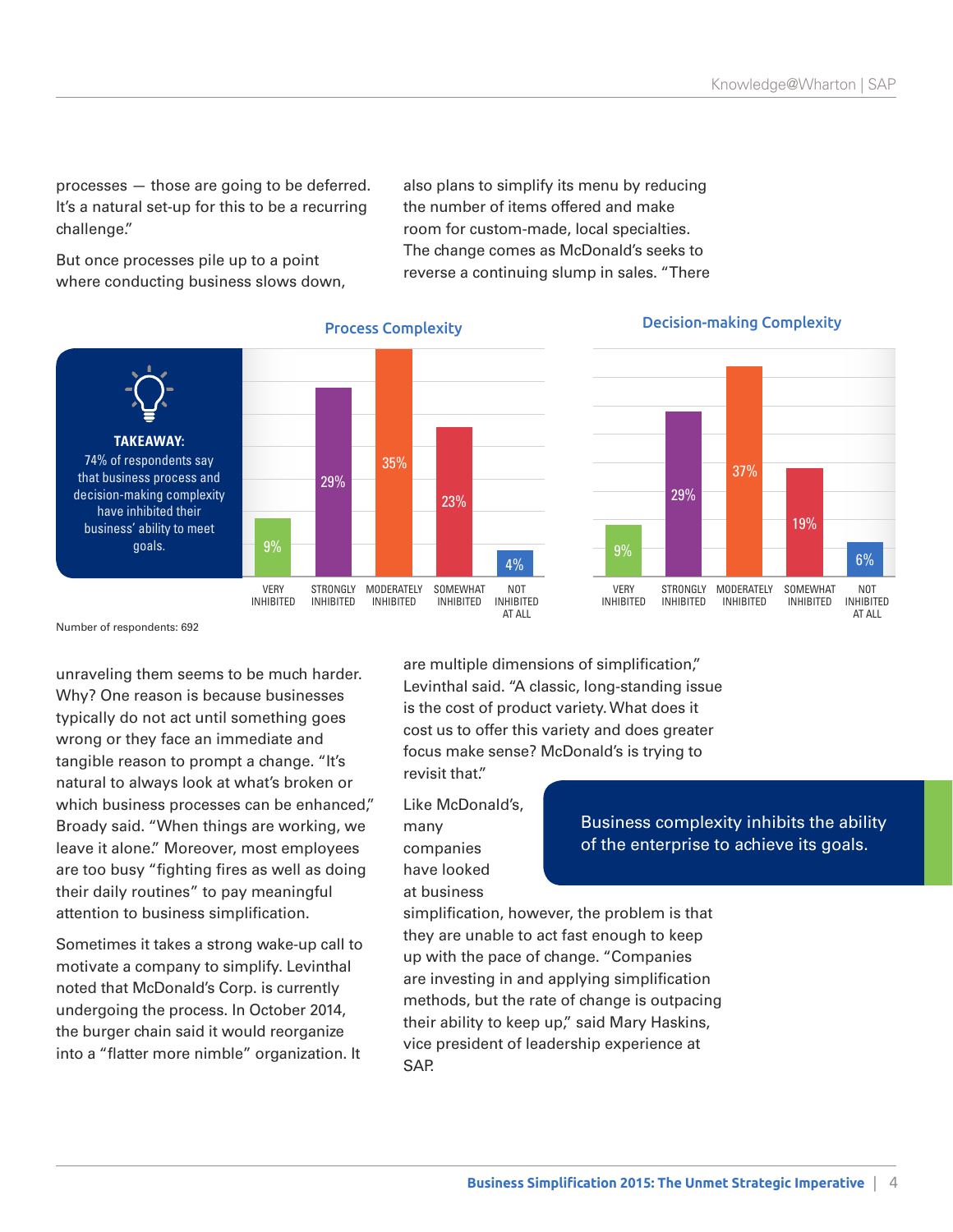Business complexity is costly because it will use up more resources than necessary to achieve the company's goals — capital that could be diverted more efficiently elsewhere. Complexity also slows down processes due to bureaucracy and red tape. Such tie-ups often frustrate clients, vendors and partners, who could choose to do business elsewhere. If accomplishing a goal within the company becomes too difficult, it could lead to a brain drain of top-performing talent. In the survey, an average 74% of respondents said complexity in business processes and decision-making has strongly inhibited their companies' ability to meet goals. Only 5% believed complexity had no impact.

On the flip side, simplification brings many perks. "The benefits of business simplification are actually quite significant: better customer experience, higher profitability, reduced costs and an increase in employee engagement and retention," Haskins said. "It minimizes redundancy, and improves efficiency, customer satisfaction and retention." With cumbersome layers of processes removed, companies can react more quickly to market changes, respond faster to client needs and ease the workload of employees. Innovative ideas can more readily float to the top and speed-to-market improves.

The survey results reflect this: 62% said simplification would improve business productivity and performance at their companies. Haskins added that simplification could also help leaders make decisions more quickly because it peels away layers of complications that can lead to paralysis. "Given complex situations, indecision is just as bad as a bad decision."

### Jumpstarting Simplification

Simplification efforts will vary by company, but they all start with self-diagnosis. Levinthal said companies should gather more specific micro-data to inform management where there is "excessive complexity in our system and let that data drive those decisions." Sources of complexity include complicated business processes adopted from an acquired company, a proliferation of products and

> services that arose as clients demanded more customized solutions, organizational changes and others, Haskins said.

But efforts to change must be driven by senior management. "You need this to be a strategic project that starts at the CEO level and gets support from the bottom, as well as representation

Benefits of Business Simplification



Number of respondents: 692

*"The benefits of business simplification are actually quite significant: better customer experience, higher profitability, reduced costs and an increase in employee engagement and retention."*

— Mary Haskins, SAP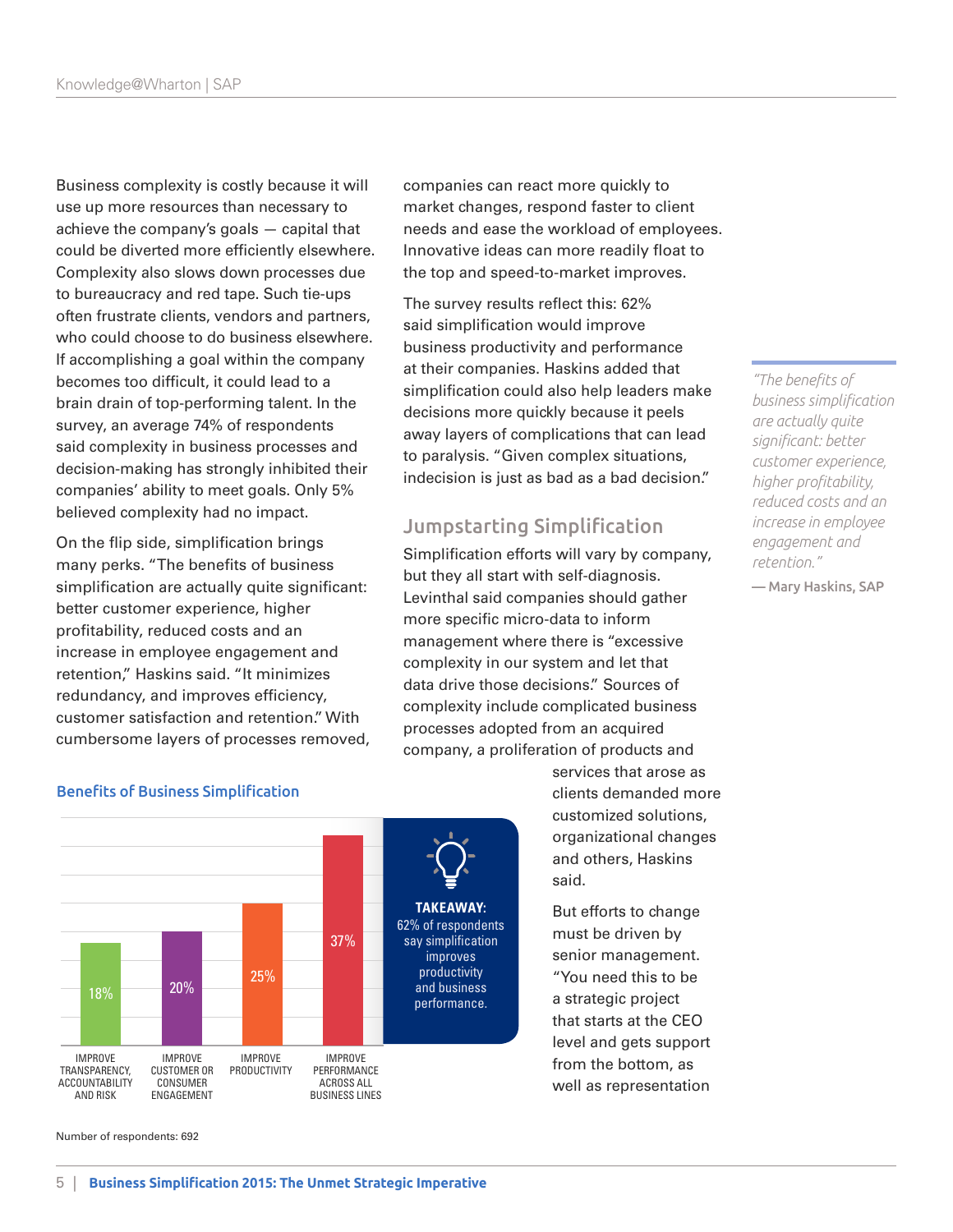from all different areas," Broady said. Survey participants agreed. Some of the ideas they had for senior leaders included the following: "Walk the talk," "Take this effort seriously," "Realize this is a business enabler, not just the current buzzword," "Make it a C level priority," "Lead by example," "Measure ROI," "Listen and learn from employees and clients," "Make it part of the culture," "Let ideas bubble up," "Set clear and measurable goals," "Make it part of our key performance indicators," "Focus" and "Reward it."

Cohen said management must make sure it can change the behavior of people from the bottom up. "This requires strong leadership and clear cut goals, metrics and incentives tied to performance," he said. "Starting this process requires upfront commitment of resources and a very public view of the entire process." For example, setting a threeyear target to simplify efforts could be a start, said Haskins. Also, it is important that companies do not take on a simplification project that is overly broad in scope, Broady

To what degree has technology complexity inhibited your business' ability to meet its goals?



said. Instead, focus efforts strategically. Pick one or two areas to target initially and assign people dedicated to managing it fulltime instead of part-time.

Management also should provide regular project updates to employees to keep them involved, "not 'we'll let you know in

Management must make sure it can change the behavior of people from the bottom up. This requires strong leadership and clear cut goals, metrics and incentives tied to performance.

two or three years,' " Broady said. Clear communication will engender trust within the company and build support of the initiative from different levels of personnel, Levinthal explained. If people think that business simplification means they will lose their jobs in the name of efficiency, they will be less likely to cooperate. "There could be career consequences for certain folks in the organization," he added. "If you're not mindful of those factors, you're going to get a lot of resistance." Make sure employees

> understand that business simplification is not a guise to cut jobs. "If people don't de-couple that, that could be a shock."

Technology can help in business simplification. For one, it lets companies cut down complexity by providing the right data at the right time about the right person so they can better target market. Levinthal said that is why companies like getting access to Big Data — the voluminous amount of

Number of respondents: 692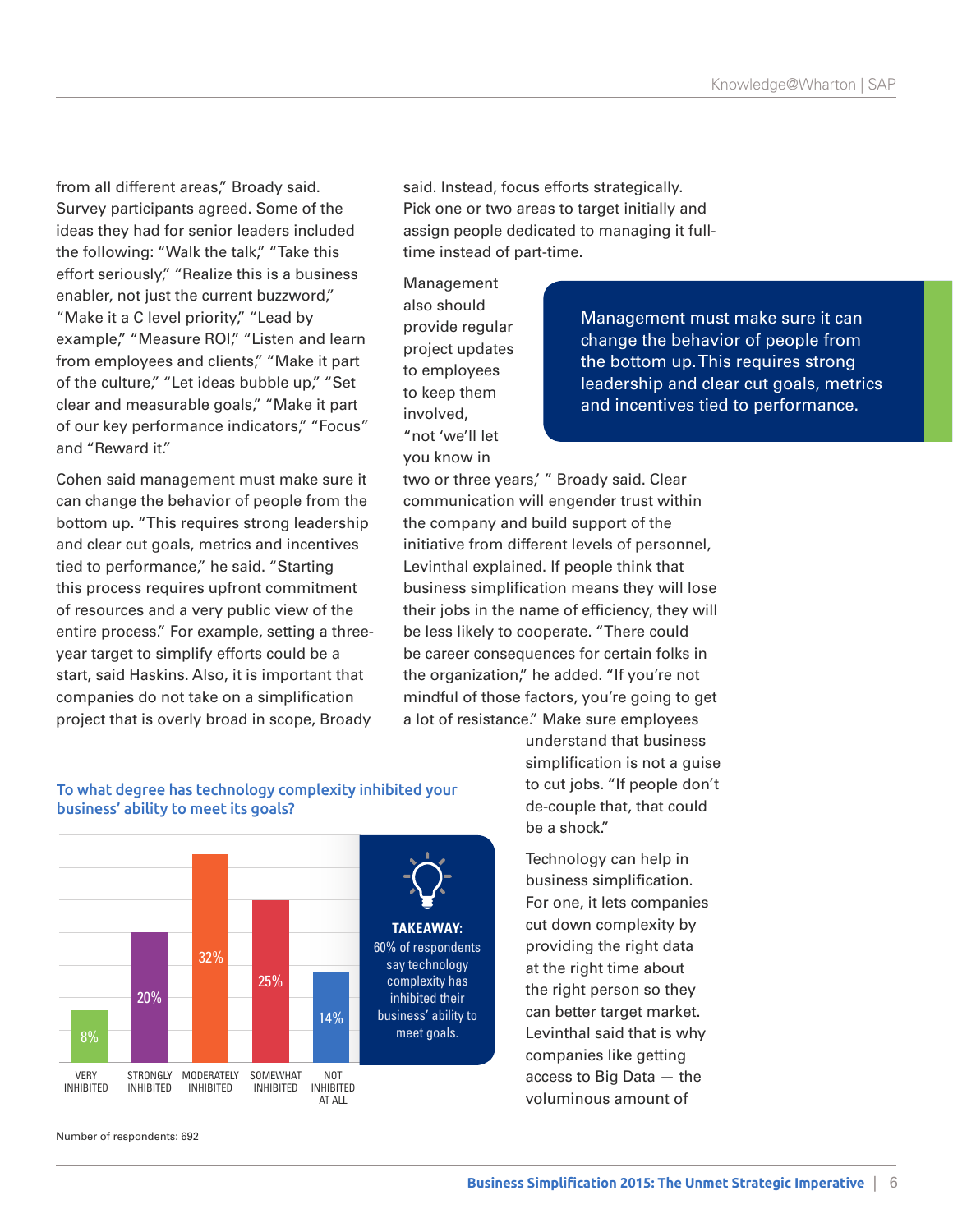information culled from websites, social media, mobile devices and other sources — about their customers. "Part of the enthusiasm around Big Data is to get a better sense of who their customers are, where they are making money and how they should focus their efforts," he said.

Technology can also do such things as automate the process of applying the laws of different countries on various business processes, such as payroll, according to Haskins. "Technology can significantly simplify that process and manage it for you."

When it comes to getting data about their own companies, though, only 17% of top management currently has access to selfservice tools to support quicker decisionmaking, according to the survey. That means most senior leaders still need to reach out to IT or HR for some or most requests for data critical to helping them lead their companies. This added step can waste time and effort. But the situation is expected to improve in three years as more companies leverage the benefits of technology: 45% of senior leaders are projected to have access to self-service tools.

Technology can also play an important role in developing and retaining business leaders. Nearly four out of 10 respondents said companies must have more effective talent management and performance tools to identify, develop and promote leaders. About a third put the same importance on using data analytics to drive deeper insights and assess the impact of leadership development initiatives on operations, sales, financials, promotions and performance.

But Levinthal cautioned against being overly focused on simplification that the business becomes too lean. "It may squash innovativeness. If I get too focused on this particular set of metrics, ultimately they're going to get some dysfunctional byproducts of that." While business simplification is clearly important, a company must not forget to always keep an eye on the health of the whole business. "In the enthusiasm around being lean and business simplification, that sensibility can be lost."

However, Broady believes a company will not lose its way if it always remembers its mission: "We don't exist except to serve our customers. In the end, if you put the customer at the center, the simplification process makes it easy."

*"In the end, if you put the customer at the center, the simplification process makes it easy."*

— Denise Broady, SAP

#### A New Approach Is Needed



67% Simplification will be of strategic importance to their company in 3 years.



## $42%$

However, only 42% say simplification will be strongly effective by then.

Number of respondents: 692

\*This survey was conducted jointly by SAP and Knowledge@Wharton in late 2014. Results were provided by 692 respondents from small, medium and large organizations across a variety of industries, geographies and employee roles, including from many top executives.